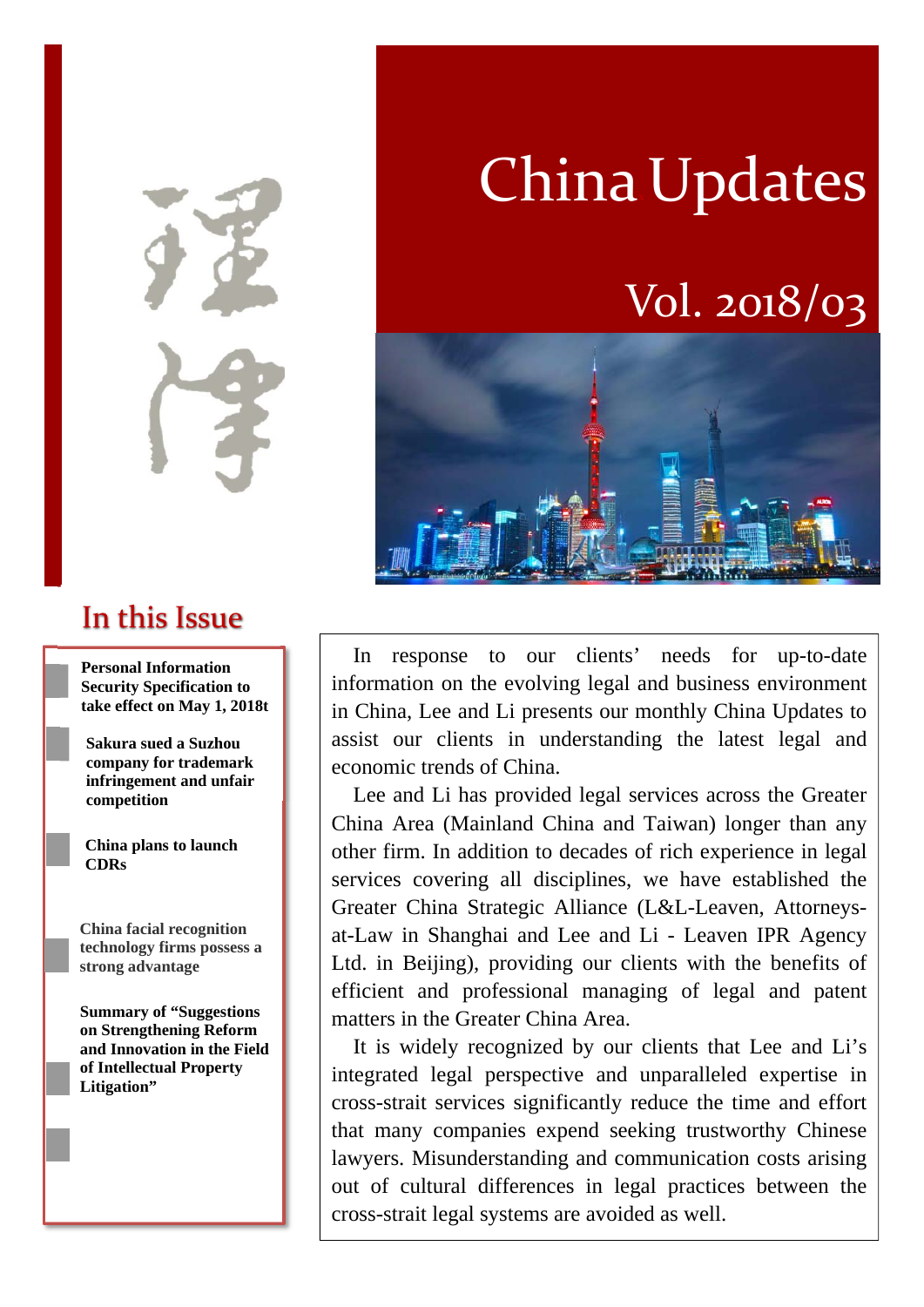### **I. Law Updates**

#### **1. Personal Information Security Specification to take effect on May 1, 2018**

On December 29, 2017, the Standardization Administration of China enacted the Information Technology - Personal Information Security Specification (''Specification'') slated to take effect on May 1, 2018. The Specification requires that the collection, storage, use, sharing, transfer, and disclosure of personal information should follow certain principles and security requirements, which apply to personal information processing activities in all types of organizations. The Specification's major principles include:

- (1) The requirement of explicit consent: The data subject shall make a written statement or a positive consenting action in order to explicitly authorize the specific processing of his/her personal information. No processing of the personal information shall be allowed without explicit consent from a data subject.
- (2) The necessity for collecting personal information requirement: The personal information collected by the personal information controller must be directly related to the purpose of the collection and must be necessary to achieve the purpose of the collection.
- (3) Strengthen the individual right to control personal information. The data subject has the right to withdraw consent, remove the account, or obtain a copy of his or her personal information.
- (4) The requirement of regulating the organization and management of personal information controllers: personal information controllers should assign responsible departments and personnel; establish a system of personal information security impact assessment; develop appropriate data security capabilities; manage and train personnel; and audit the effectiveness of the privacy policies, related procedures, and security measures.

Personal Information Security Specification (in Chinese) https://www.tc260.org.cn/upload/2018-01- 24/1516799764389090333.pdf



# **Law Updates**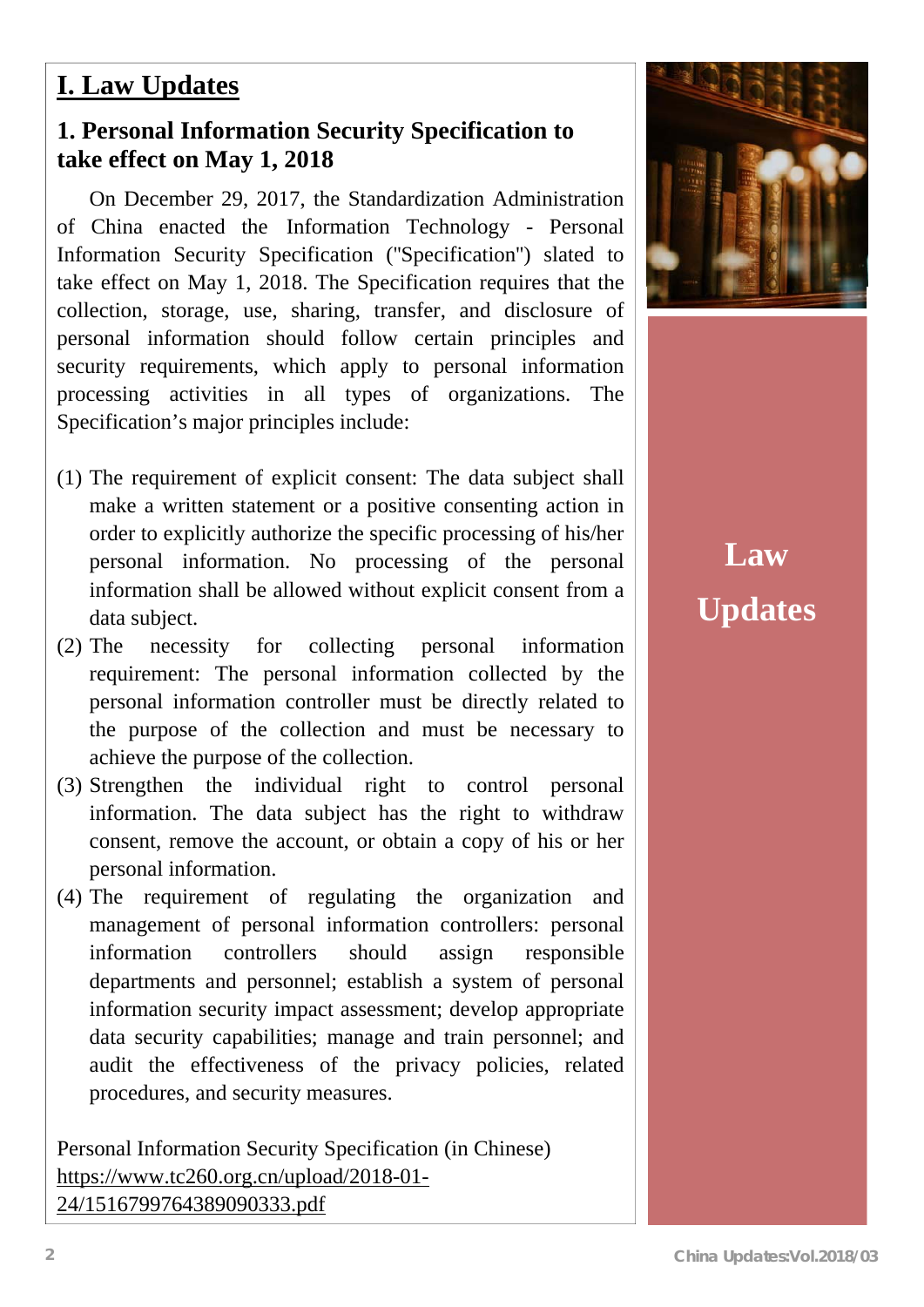### **2. The "Provisions of the Supreme People's Court on Several Issues concerning People's Courts Handling the Enforcement Case of Arbitral Award" shall take effect on March 1, 2018.**

On March 1, 2018, the "Provisions of the Supreme People's Court on Several Issues concerning People's Courts Handling of the Enforcement Case of Arbitral Awards" ("Provisions of Enforcement") took effect. The Provisions of Enforcement are procedures governing cases in which the People's Court handles the applications for the enforcement of arbitral award, the revocation of arbitral award, and the refusal to enforce arbitral award. Its significant provisions include:

- (1) Jurisdictions of certain enforcement cases are delegated from the Intermediate People's Courts to the Basic People's Courts: Article 2 of the Provisions of Enforcement provides that the application to enforcement of an arbitral award shall be within the jurisdiction of the Intermediate People's Court. Article 2 authorizes the Intermediate People's Court to delegate the Basic People's Court to exercise jurisdiction under certain conditions when approved by the Higher People's Court.
- (2) A party not involved in the case is entitled to apply for the refusal to enforce arbitral award:

Articles 9 and 18 of the Provisions of Enforcement provide that when a party of the arbitration case maliciously applies for arbitration, or when a false arbitration occurs, in which the rights and interests of a party not involved in the case are violated, such party is entitled to file an application for the refusal to enforce arbitral award.



**Law Updates**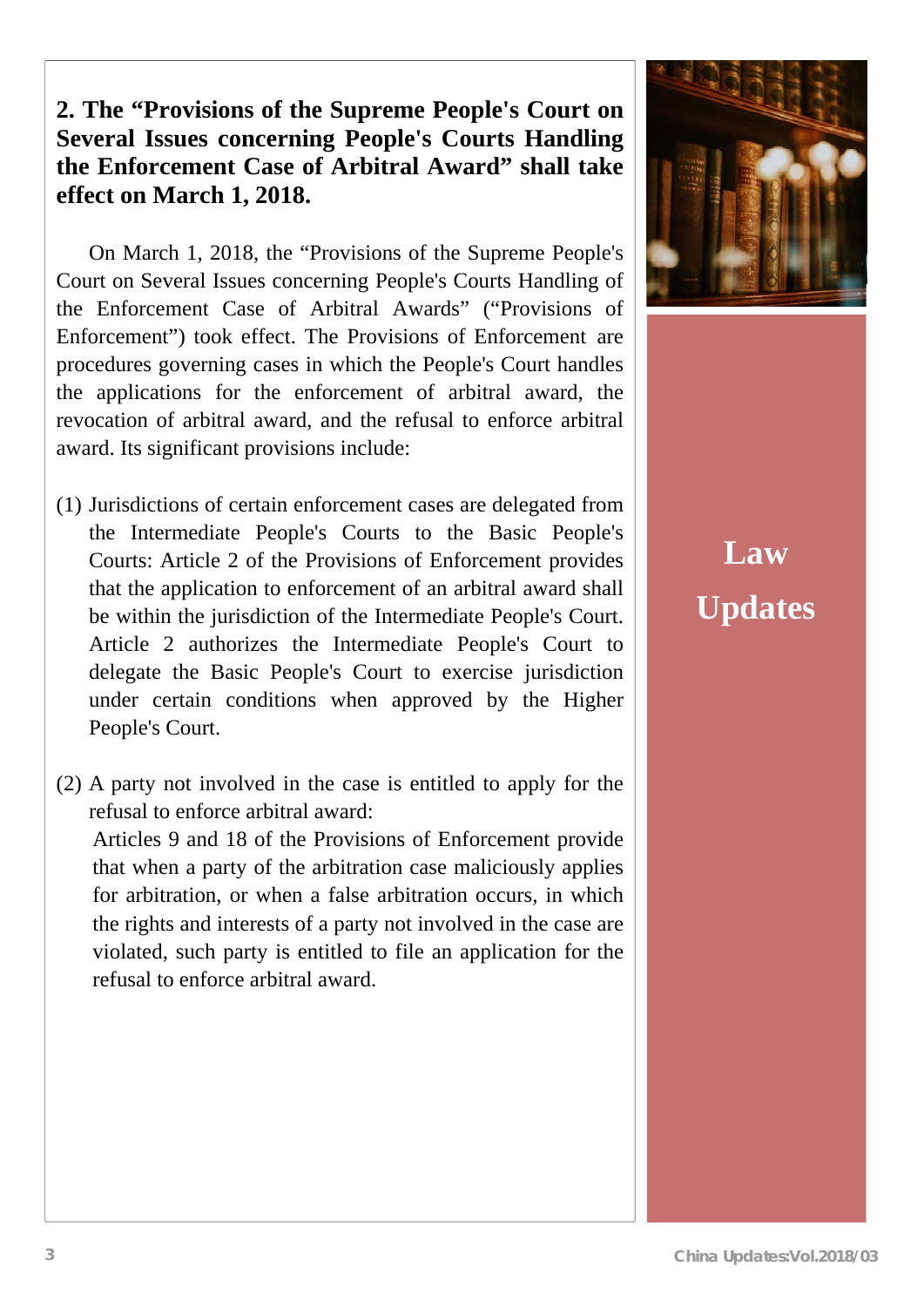(3) The clarification and handlings of unclear enforcement content:

According to Article 463 of the Interpretation of the Supreme People's Court on the Application of the Civil Procedure Law of the People's Republic of China, the subject matter of an effective legal instrument to be enforced by the People's Court shall be specific and clear. Article 3 of the Provisions of Enforcement enumerates several conditions in which the arbitral award is "unclear," and stipulates that the People's Court should first clarify the unclear content of the arbitral award with the arbitration tribunal. If the People's Court is still unable to clarify the contents thereof, it may consider rejecting the enforcement application.

"Provisions of the Supreme People's Court on Several Issues concerning People's Courts Handling the Enforcement Case of Arbitral Award" (in Chinese) http://www.chinacourt.org/law/detail/2018/02/id/149760.shtml



**Law Updates**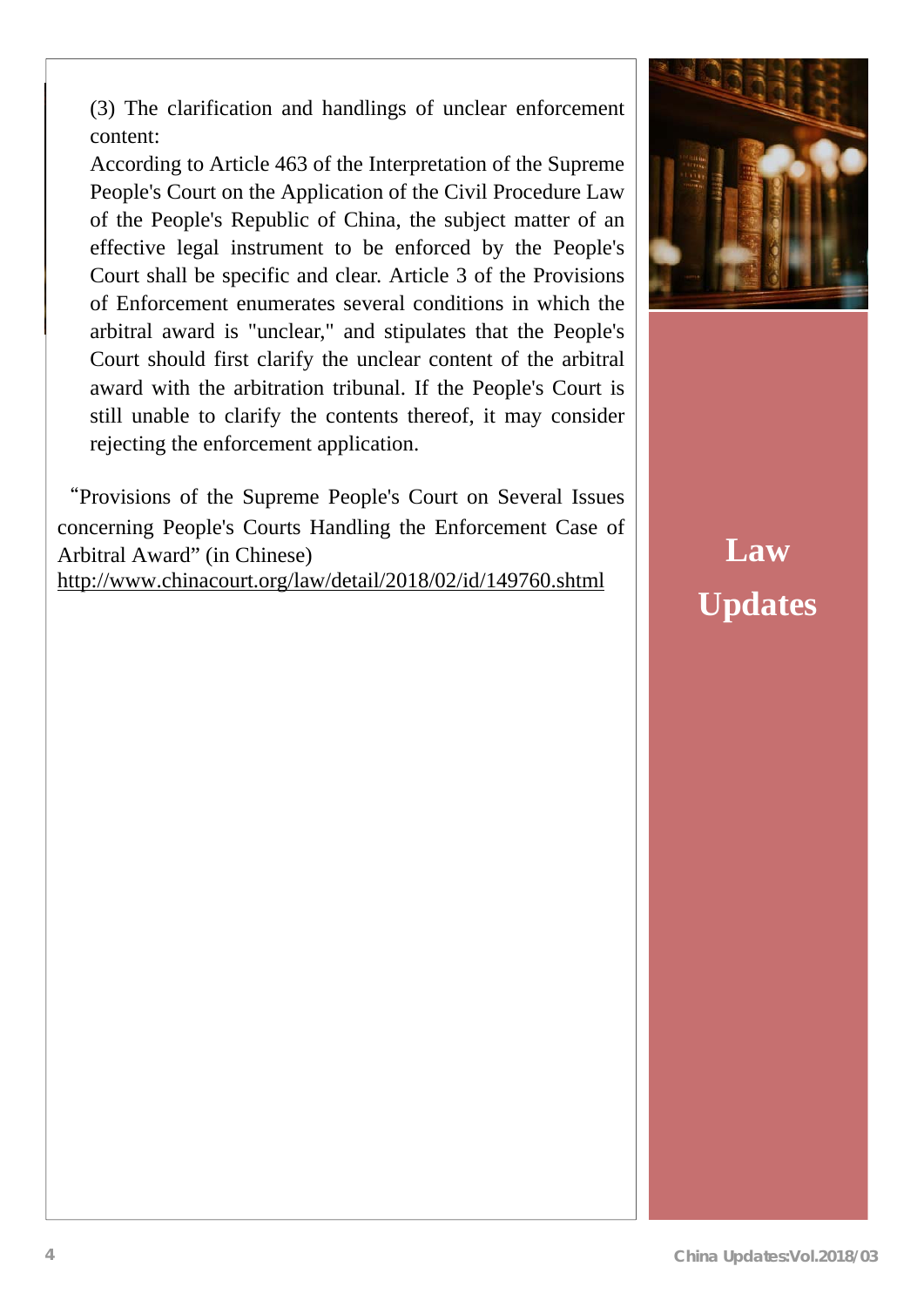### **II. Case Updates**

### **Taiwanese-owned Company, Sakura sued a Suzhou company for trademark infringement and unfair competition**

This case is one of the model cases released by the Supreme People's Court ("SPC") in the first volume of model cases concerning legal protection for enterprises' properties and interests.

Sakura Bath & Kitchen Products (China) Co., Ltd ("Sakura China", and known in Mandarin as "Yinghua") is a Chinese subsidiary of Taiwan Sakura Co., a well-known Taiwanese manufacturer of water heaters, extractor hoods, and other bath and kitchen appliances. The defendant established Suzhou Yinghua Technology Development Co., Ltd.; Suzhou Yinghua Zhongshan Branch; and Zhongshan Yinghua Bath & Kitchen Products Co., Ltd. (jointly "Suzhou Yinghua"), and engaged in the manufacture and sales of kitchen appliances and water heaters, and conducted other businesses similar to those of Sakura China. Suzhou Yinghua operated under the corporate name Yinghua, and used advertising terms and trademarks similar to those of Sakura China, causing confusion and misrecognition by the public.

 According to Article 58 the Trademark Law of the People's Republic of China,, "Where a party uses a well-known registered trademark, as an enterprise name and cause confusion to the public, such business practice would constitute unfair competition, and the infringer shall be subject to the Anti-Unfair Competition Law of the People's Republic of China."



**Case Updates**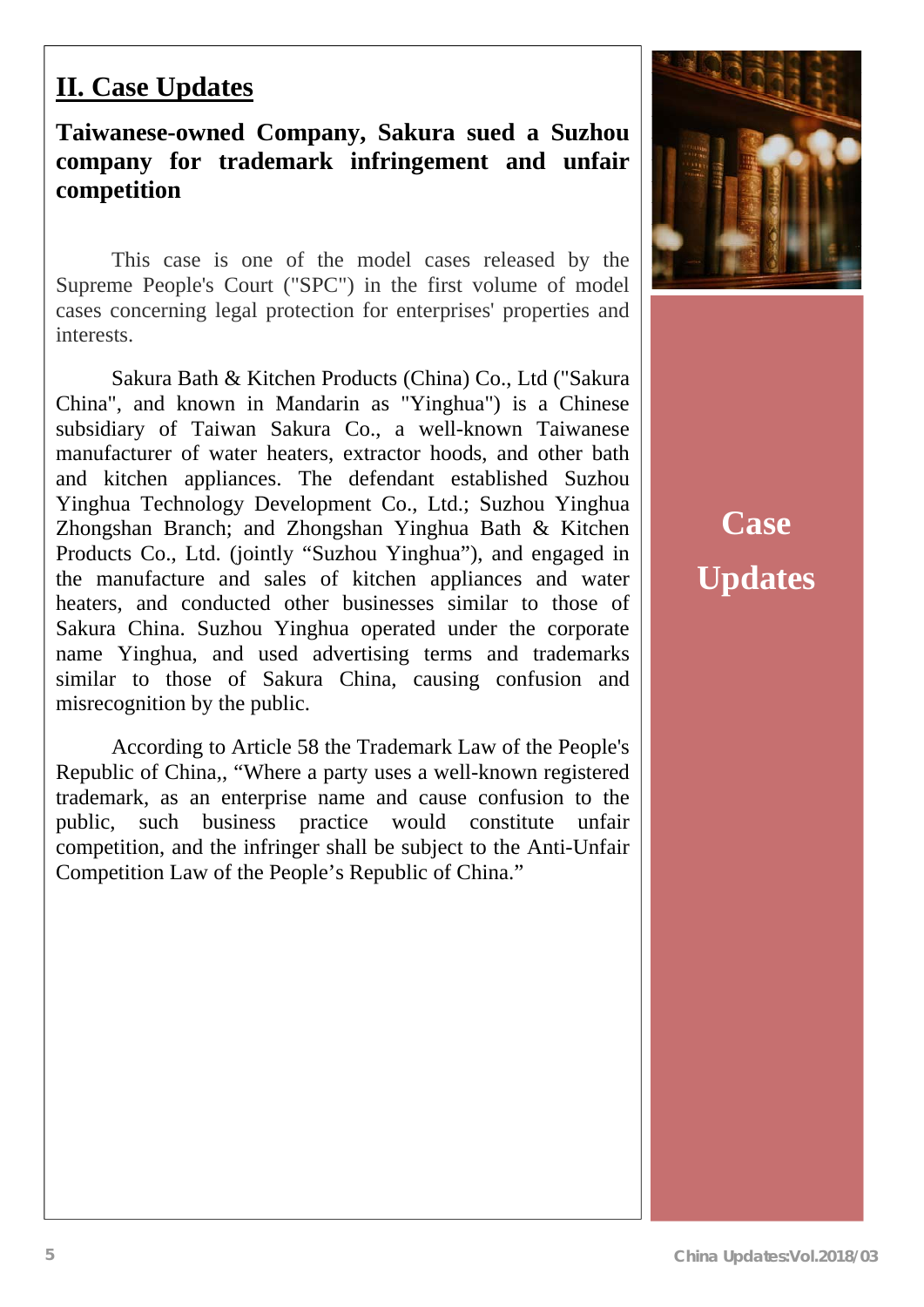Yinghua was fully aware of the existence of Sakura China's Jiangsu Province Higher People's Court held that Suzhou registered trademark of "Yinghua" and the business goodwill attached thereto; however, Suzhou Yinghua still registered its corporate name, the core identifier differentiating itself from other business entities, as Yinghua. Suzhou Yinghua's such act violated the principles of good faith and business ethics, infringes Sakura China's legal rights and interests, and thus constitutes unfair competition. The Supreme People's Court commented that this case fully embodies the judicial view on severe punishment for repeated malicious infringements, and represents great significance for the protection of intellectual property rights and good business environment.



# **Case Updates**

.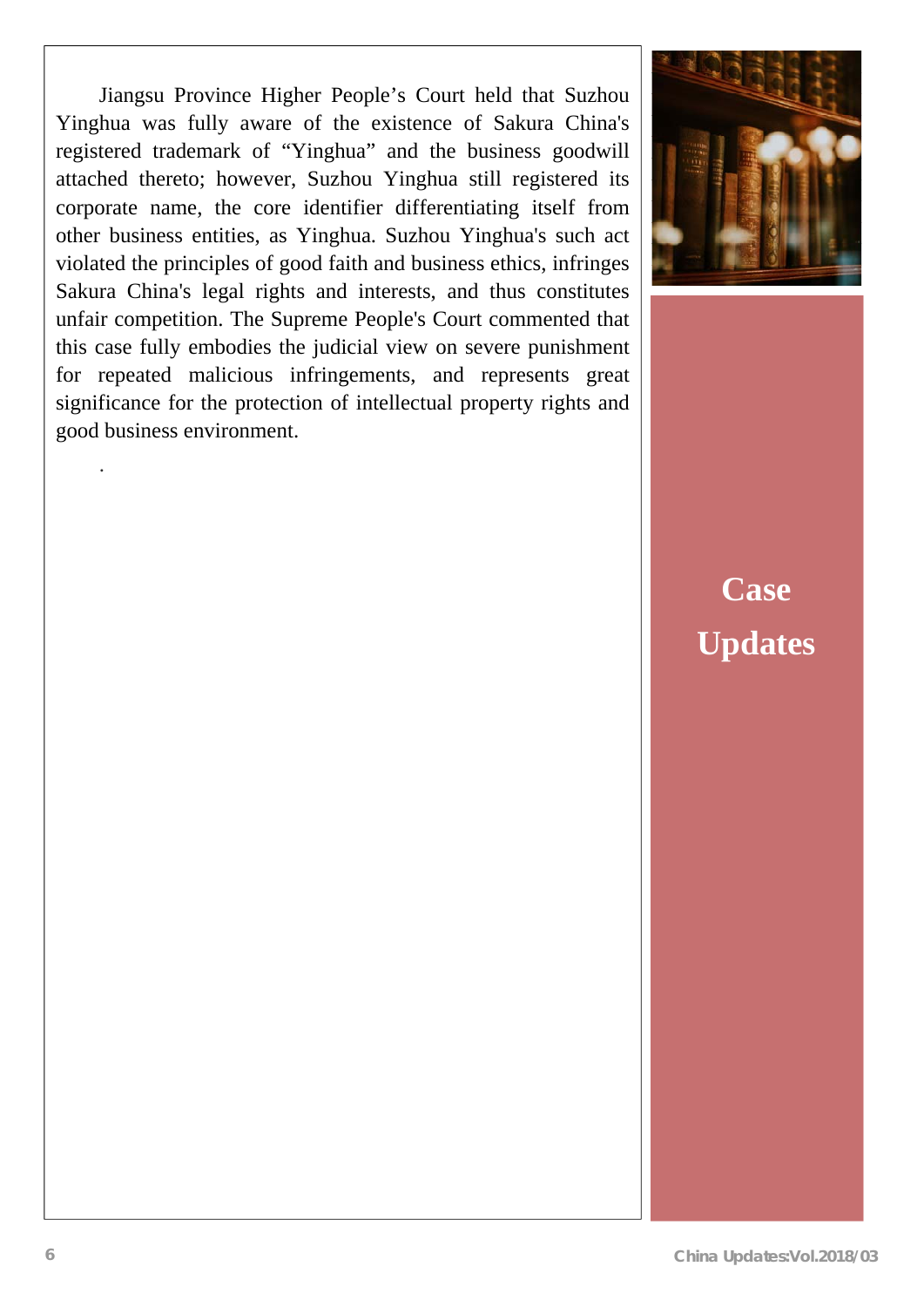### **III. Economic Updates**

### **1. China plans to launch Chinese depository receipts to encourage the return of technology enterprises listed overseas to the A-share market**

In the past, China imposed strict regulations over the listing on its stock market, which causes Chinese technology firms face many regulatory obstacles during their initial listings on Chinese exchange. Recently, however, the Chinese government has sought to address this issue by lifting regulatory obstacles.

Yan Qingmin, vice chairman of the China Securities Regulatory Commission, commented that China will soon launch the China Depository Receipt ("CDR"). The CDR is a type of equity certificate issued by a Chinese bank that represents a pool of foreign equity deposited into local Chinese banks. The certificates enable Chinese companies listed overseas to return to the Chinese market. Reportedly, eight companies, including Alibaba and Tencent, are the first group of enterprises selected to discuss the issuance of CDRs with the agency. However, it is still unclear whether the China Securities Regulatory Authority will allow all companies listed overseas to issue CDRs, or whether the authority will impose similar restrictions on the issuance of CDRs with those applicable to an IPO.



# **Economic Updates**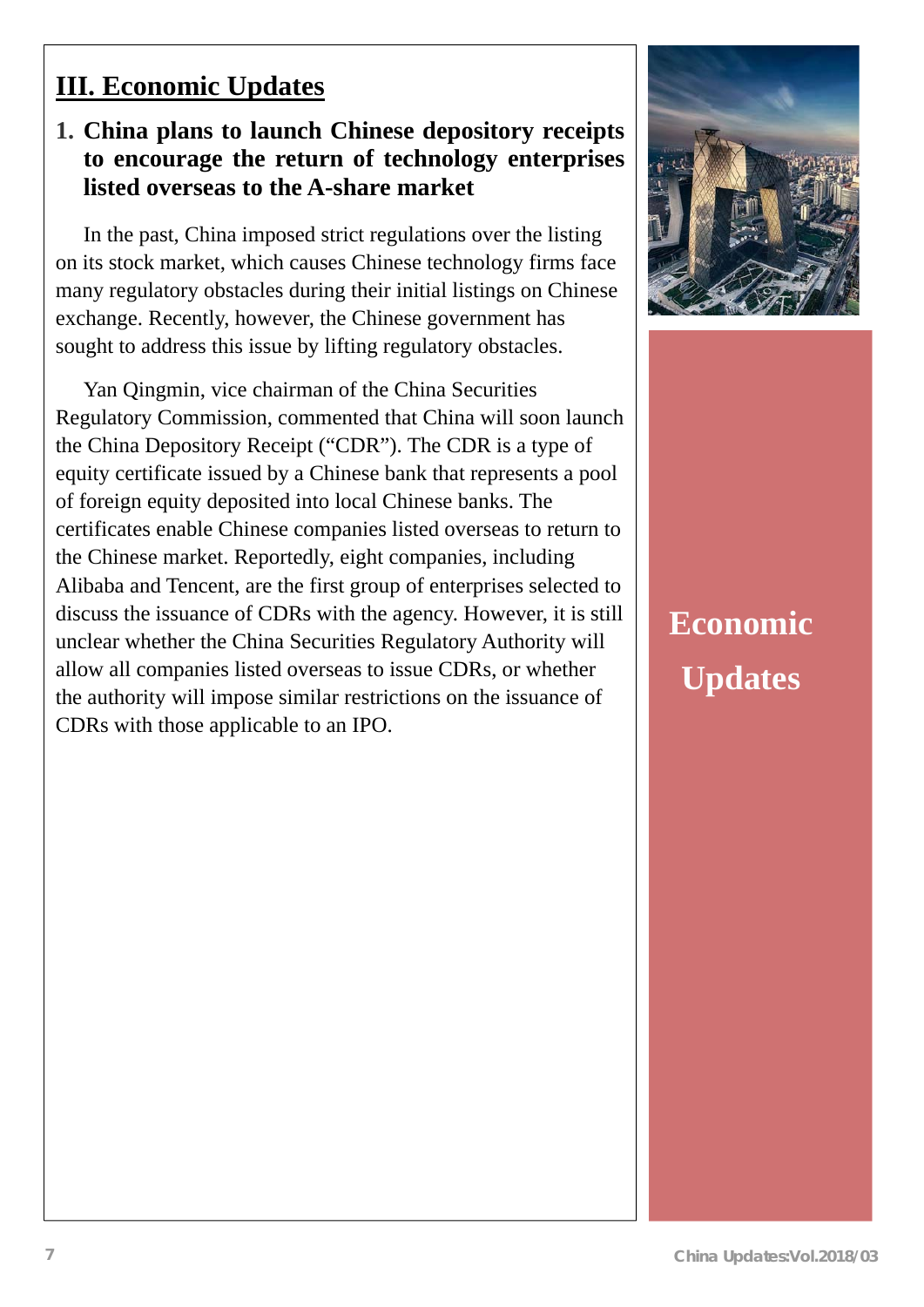#### **2. China facial recognition technology firms possess a strong advantage**

Facial recognition technology has been widely adopted in China. Facial recognition technology industry is expected to see rapid growth in China with the support from a plan promulgated by the State Council in 2018, which suggests that China is expected to become the world's leader in artificial intelligence research and application by 2030; and the financial support from the venture capital fund of the Chinese government for domestic start-up companies would become stronger.

Chinese technology firm, SenseTime Co. has been known for developing innovative facial recognition technology. Although it has been in operation for only 3 years, SenseTime has built relationships with more than 400 large-scale corporate partners, including Xiaomi, Huawei, and Jingdong. Moreover, the Chinese Ministry of Public Security has adopted SenseTime's facial recognition technology in security monitoring. SenseTime launched a series C financing at the end of last year and announced investments from Qualcomm and Alibaba. It is expected to raise US\$500 million, which would set a record high for AI Unicorn financing. SenseTime's valuation is reported to have already exceeded US\$2 billion. An IPO is being considered.

Face++, a facial recognition technology platform owned by a Chinese company, Megvii Technology Inc., has raised US\$460 million in a round of investment led by a government fund. Prior to the latest round of investment, Face++ was valued at RMB 10 billion (approximately US\$1.5 billion).



## **Economic Updates**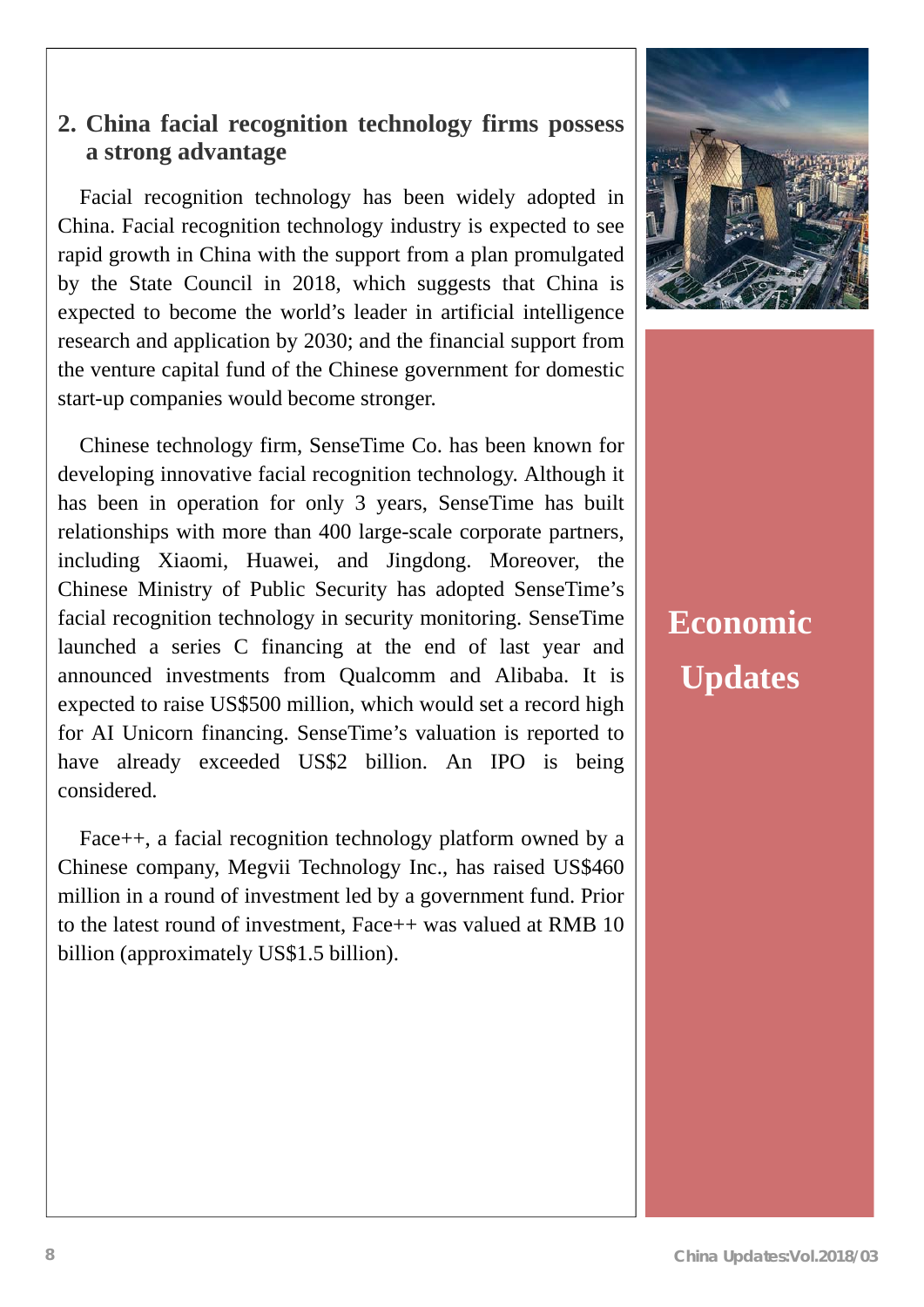### **IV. IP Updates**

#### **Summary of "Suggestions on Strengthening Reform and Innovation in the Field of Intellectual Property Litigation"**

The State Council Information Office ("SCIO") of the People's Republic of China and the General Office of the Central Committee issued "Suggestions on Strengthening Reform and Innovation in the Field of Intellectual Property Litigation" ("Suggestions") on February 27, 2018 and asked relevant departments to implement the reforms as suggested. The main fields of reform identified by the Suggestions include improving the system of intellectual property litigation, strengthening the framework of IP-related court systems, and improving the selection of intellectual property trial teams.

The main reform objectives of improving the system of intellectual property litigation include: establishing evidence rules which conform to the characteristics of intellectual property cases, establishing a compensation system for infringement damage that embodies the value of intellectual property rights, and promoting reform of judgment methods that reflects the fundamental rules of intellectual property litigation.

For strengthening the framework of IP-related court systems, the Suggestions define three key categories of reform: establishing a robust judicial system that is designed specifically for protection of intellectual property rights, exploring the mechanism for hearing cross-regional intellectual property cases in different places, and guarantee the staffing and funding of intellectual property courts.

For improving the selection of intellectual property trial personnel, the Suggestions identify two key areas for improvement: raising standards for the training and selection of intellectual property trial personnel and strengthening the building of technical investigator teams.



# **IP Updates**